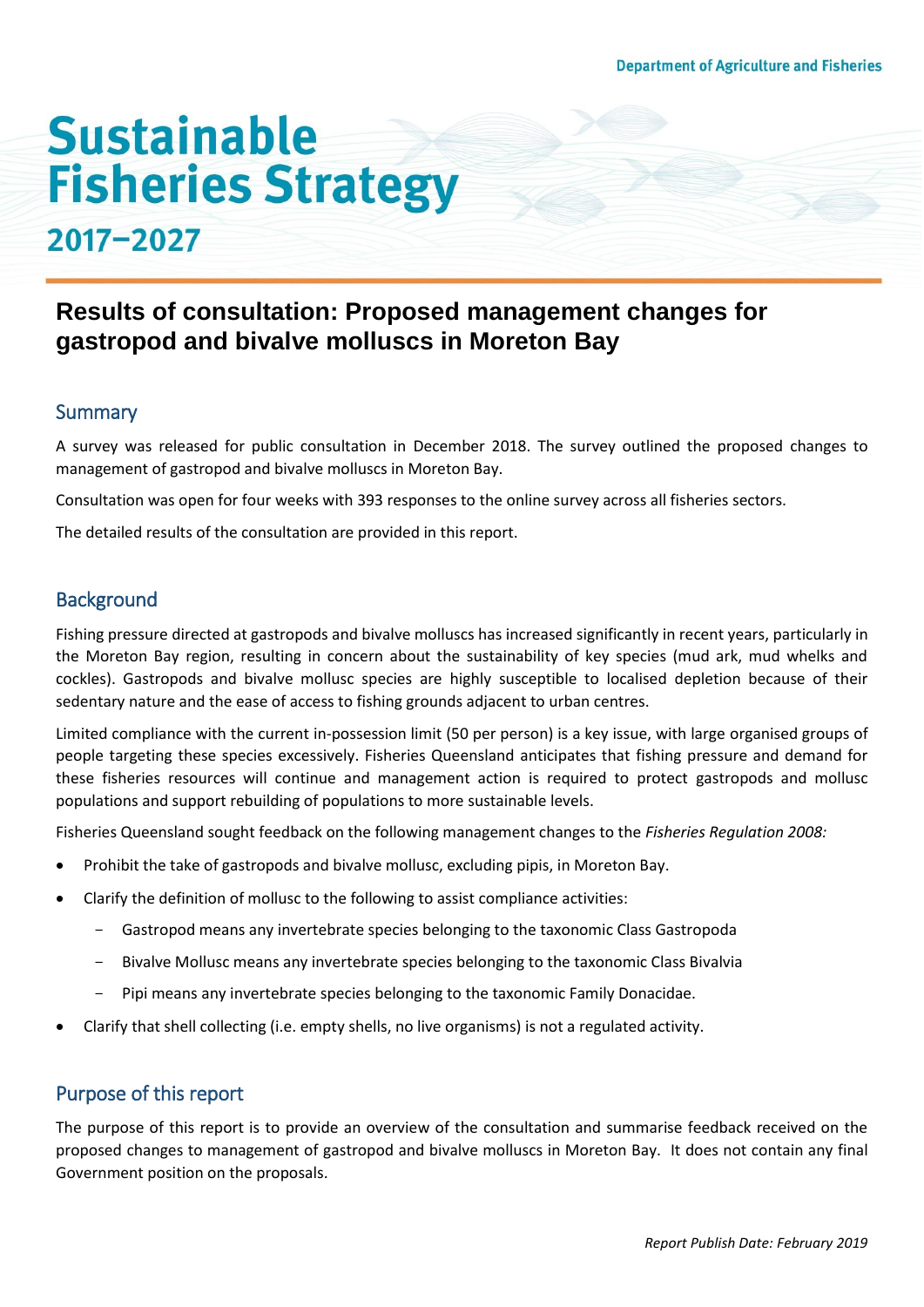#### Consultation summary

A total of 393 responses to the online survey were received and no written submissions.

There were two types of responses to the consultation:

- Answers to questions in the online survey ('YES', 'NO')
- Comments provided in the comments field of the online surveys

The responses to the online survey questions are presented graphically.

#### General feedback

Stakeholders across all sectors (mostly recreational fishers, conservation representatives and general members of the public) had generally noticed and expressed concern about increasing pressure on gastropod and bivalve molluscs in Moreton Bay (>93%).

The majority of respondents across all sectors supported the proposed closure prohibiting the take of gastropods and bivalve mollusc, excluding pipis, in Moreton Bay (>89%).

Many comments suggested other arrangements which may be necessary to protect gastropod and bivalve molluscs in Moreton Bay and made other comments. These are summarised below.

#### Next steps

Views from all sectors were mostly consistent on the proposals to manage gastropods and molluscs in Moreton Bay. Feedback from the consultation will be considered by the relevant fishery working group and the Sustainable Fisheries Expert Panel.

This feedback will also be presented to the Queensland Government and taken into consideration in determining management action, anticipated to be implemented during 2019.

#### Online survey results

*Question 1: Which of the following best describes your interest in Queensland's fisheries?* 

| <b>Answer choices</b>                                 | <b>Responses</b> |        |
|-------------------------------------------------------|------------------|--------|
| <b>Commercial fishing</b>                             | 3                | 0.77%  |
| <b>Recreational fishing</b>                           | 255              | 65.38% |
| Charter fishing                                       | 0                | 0%     |
| Aboriginal peoples and Torres Strait Islander peoples | 3                | 0.77%  |
| Seafood marketing                                     | 0                | 0%     |
| Conservation                                          | 57               | 14.62% |
| General member of the public                          | 72               | 18.46% |
| <b>TOTAL</b>                                          | 390              | 100%   |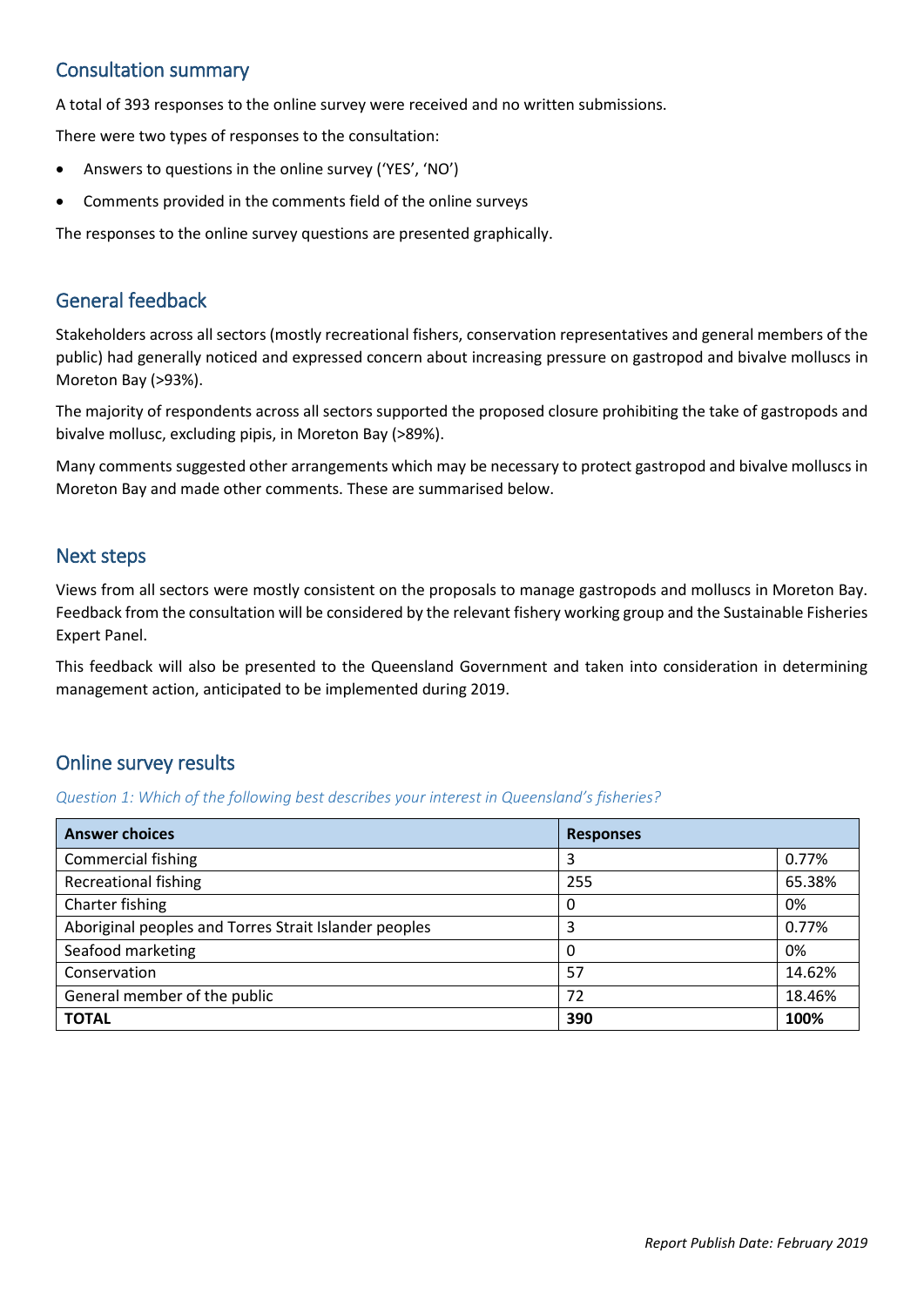

*Question 2: Have you noticed and/or are concerned about increasing fishing pressure on gastropods and bivalve molluscs?*

| <b>Answer choices</b> | <b>Responses</b> |        |
|-----------------------|------------------|--------|
| Yes                   | 363              | 93.08% |
| No                    | 27               | 6.92%  |
| <b>TOTAL</b>          | 390              | 100%   |



*Question 3: Do you support the proposed management changes to prohibit the take of gastropods and bivalve mollusc, excluding pipis, in Moreton Bay to protect stocks?*

| <b>Answer choices</b> | <b>Responses</b> |        |
|-----------------------|------------------|--------|
| Yes                   | 350              | 89.97% |
| No                    | 39               | 10.03% |
| <b>TOTAL</b>          | 389              | 100%   |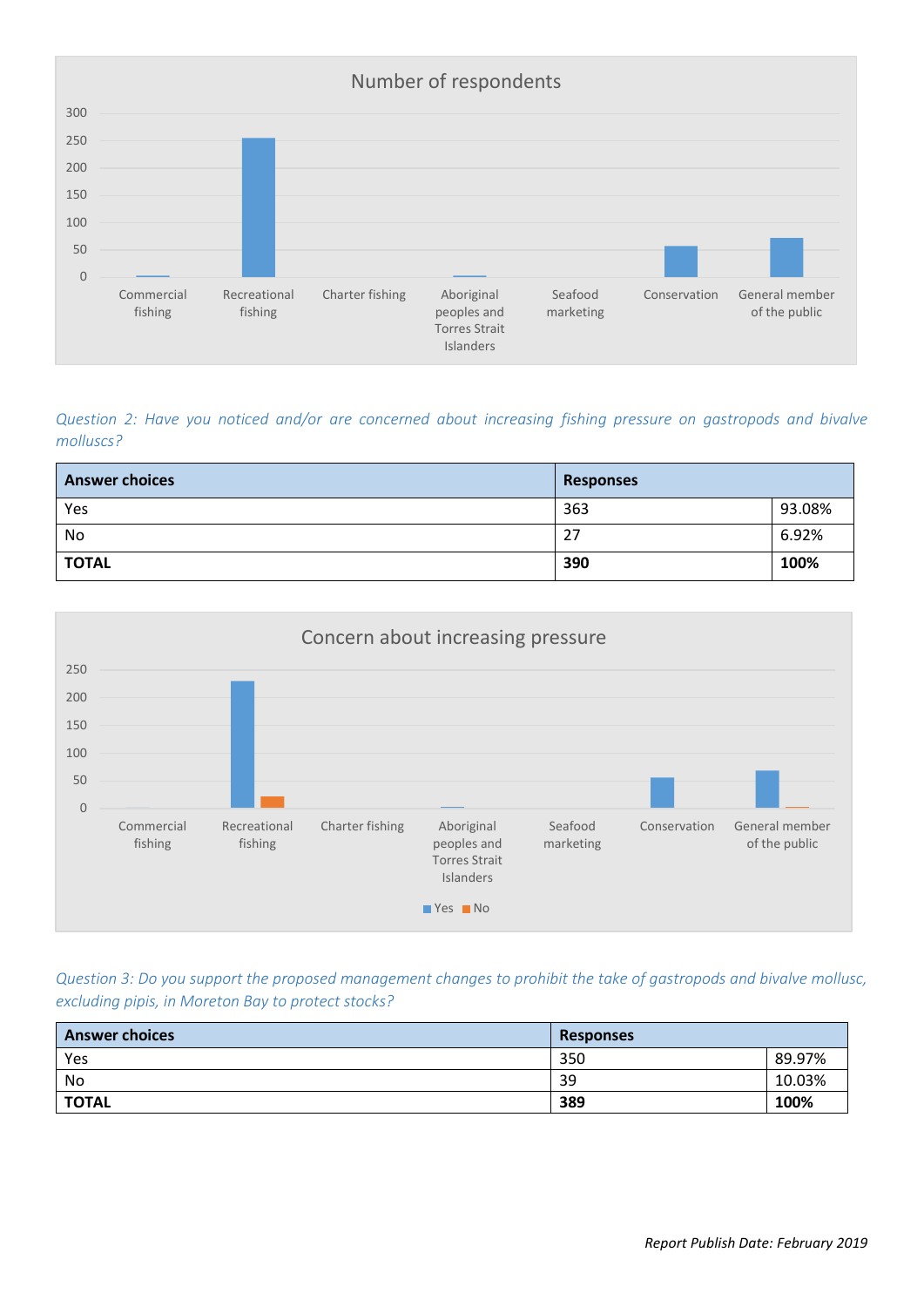

#### *Question 4: What other arrangements do you think may be necessary to protect gastropods and bivalve molluscs in Moreton Bay?*

A total of 313 respondents suggested the following arrangements also be considered:

- Improved education and awareness through signage, community education, information in multiple languages
- Harsher penalties and stricter enforcement to deter non-compliant activity, including the use of cameras
- Stronger and targeted compliance in this area
- Seasonal closure in place of a full ban
- Include pipis in the management changes and/or reduce the current pipis possession limit
- Make it easier for constituents to report illegal activity
- Increased resourcing and presence of Queensland Boating and Fisheries Patrol
- Work with the community to train volunteer rangers to educate and manage non-compliance
- Implement a state-wide ban on the take of gastropods and bivalve molluscs to prevent this issue from spreading
- Allow the take of gastropods and bivalve molluscs if they are eaten on-the-spot
- Allow recreational take of shell (non-food species) to ensure shell collecting can continue

#### *Question 5: Other feedback/comments?*

A number of respondents provided additional feedback which have been collated into the following themes:

- The need to review any decision after a couple of years for effectiveness
- Support for urgent management action
- Easier reporting of illegal activity for constituents
- Support for the work and additional funding of Queensland Boating and Fisheries Patrol
- Support for recreational fishing licence and permits for any "shellfish" collection
- Review other recreational activity such as cast netting near jetties and other infrastructure
- Rehabilitation of fish habitats, land and waterways
- Need a committed education and awareness campaign